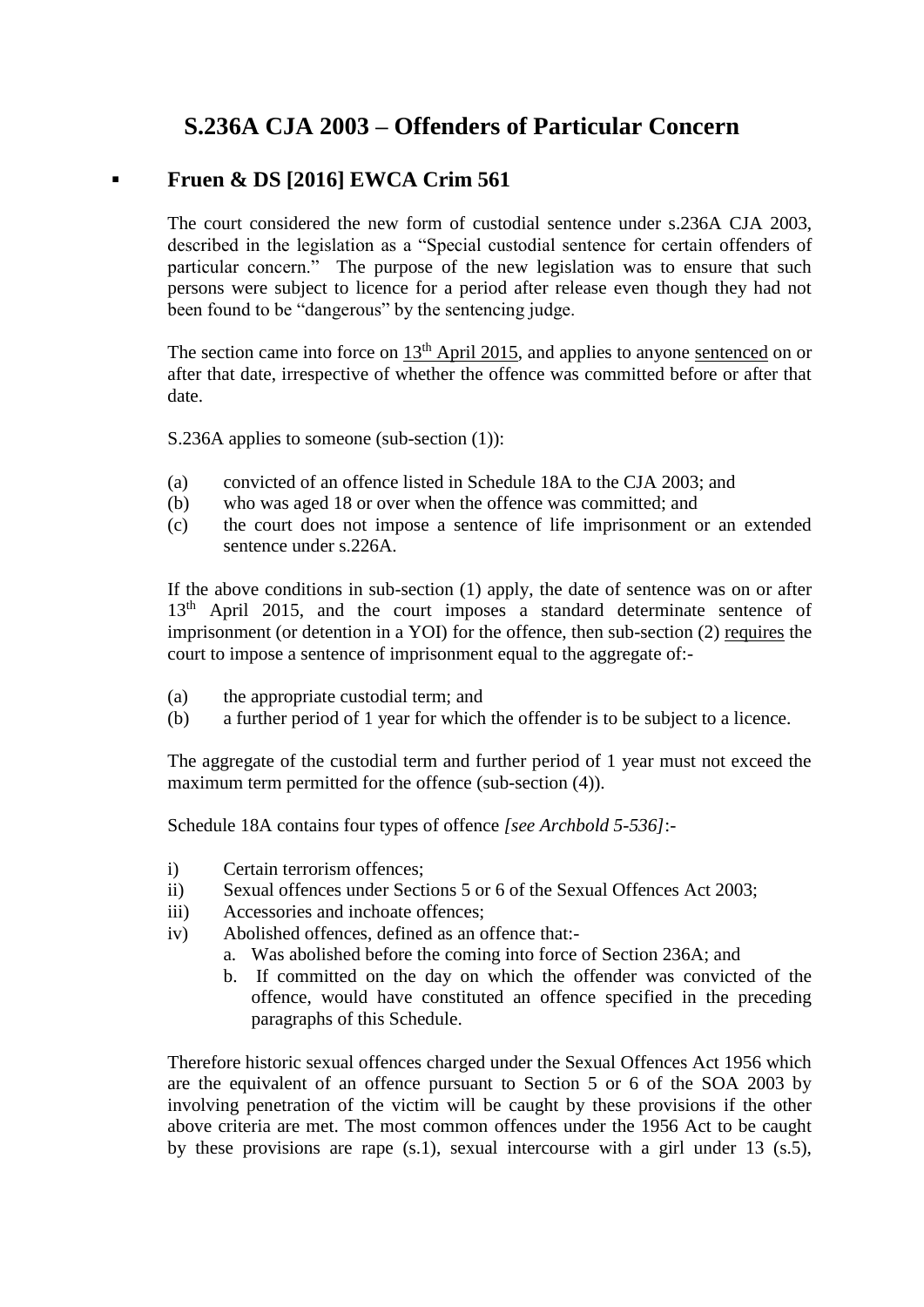buggery (s.12), indecent assault on a female (s.14), and indecent assault on a male (s.15), although there may well be others.

Where an historical offence does not plead the fact of penetration in the particulars of the indictment, there must either have been an admission of penetration by the defendant or a finding by the judge that penetration had taken place in order for the offence to be the equivalent of Section 5 or 6 SOA 2003.

The court also considered s.244A which governed the release on licence of prisoners serving a sentence under s.236A. Unlike prisoners serving a standard determinate term, s.236A prisoners are not automatically released at the halfway stage. They cannot be released until the Parole Board is satisfied that it is not necessary for the protection of the public that the offender should be detained. If the Parole Board does not direct a s.236A prisoner's release during the period of the appropriate custodial term, the prisoner must be released at the end of that term (and would still then be subject to the further 1 year licence period).

Section 236A does not prevent a court from passing a non-custodial sentence such as a community order for a Schedule 18A offence in exceptional cases. However, whilst there appeared to be no barrier to a s.236A sentence being suspended, the practical complications of suspending such a sentence made it wholly undesirable and courts should therefore not suspend a sentence of imprisonment under s.236A.

There was in principle no reason why a court should not be permitted to impose consecutive s.236A sentences if considered appropriate. A sentence under s.236A was a single indivisible sentence comprising a custodial term and an extension period, and all of it must be imposed concurrently or consecutively. It was not possible for one element of the sentence (the custodial term) to run consecutively whilst the other element (licence period) runs concurrently. This principle is the same as for extended sentences under s.226A, and the language of the two legislative provisions is almost identical. As a result the court concluded that where consecutive s.236A sentences are imposed, consecutive further periods of licence must follow. Judges would need to give careful consideration to the structuring of their sentences which might impact on the length of the total further licence period, although lengthy further periods of licence would probably not arise in many cases, as appropriate cases are likely to engage the extended licence provisions under s.226A rather than s.236A.

The following 'checklist' was set out by the Court at paragraph 27:-

- a) Is the offence listed in schedule 18A?
- b) If the offence is a repealed historic sexual offence, did it involve rape or penetration of a child under 13?
- c) Was the offender aged 18 or over when the offence was committed?
- d) Section 236A cannot apply if the court imposes life or an extended sentence for the offence or an associated offence.
- e) A sentence is to be expressed as a single term comprising the custodial element and a further one year period of licence.